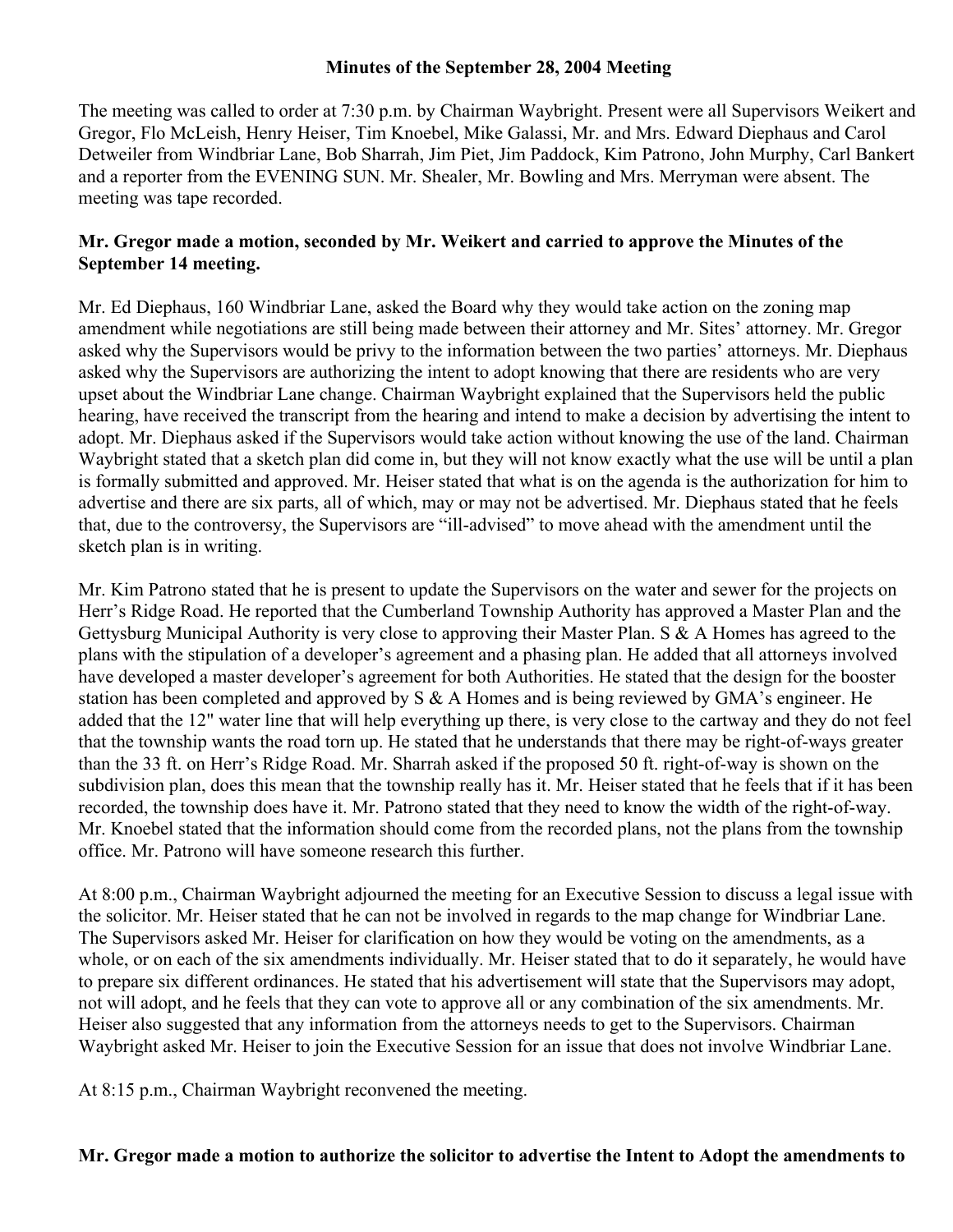## **the Zoning Ordinance as listed on the agenda on October 26, 2004, seconded by Mr. Weikert and carried.**

Chairman Waybright reported that the township has received a letter from William F. Hill and Associates, on behalf of the **Greenmount Creamery**, requesting an extension for approval of their land development plan until December 1, 2004. **Mr. Gregor made a motion to approve the request for extension for the Greenmount Creamery until December 1, 2004, seconded by Mr. Weikert and carried.**

Ms. McLeish reported that she has met with the Eisenhower's insurance adjuster and he picked up the survey packet received from the ISO. She added that she does not believe that they understood how much work is involved in doing an ISO Survey when they asked the township to make the request. She added that if they are going to move forward with the survey, they will be hiring someone to do it.

Mr. Jim Paddock presented a sketch plan for a subdivision of his property on Fairfield Road. He added that he has presented his plan to the Planning Commission a couple of times. He stated that the property had been divided into two parcels while his father was still living. The proposal is to create four lots and he explained that he has to do a lot addition from the parcel on the north side of Fairfield Road to the parcel on the south side of Fairfield Road to have ten acre lots and avoid rollback taxes from Clean and Green. Chairman Waybright stated that the purpose of a sketch plan is to get a basic overview of what is proposed and not to get into the fine details because it costs money to have the engineer and attorney look at the plan. He added that everyone's tax money can't be spent on one individual's plan. Mr. Paddock asked if he can do the lot addition and the creation of the four lots in one submission. Mr. Knoebel stated that it can all be done on one plan since they own all of the property.

Chairman Waybright reported that Craig Tuckey wishes to replace a single-family dwelling in an MX District and the Zoning requires Conditional Use approval to do that. Ms. McLeish stated that the township needs three weeks to do the advertising and posting. **Mr. Gregor made a motion to schedule the Conditional Use hearing for Craig Tuckey on October 26**, **2004 at 7:00 p.m., seconded by Weikert and carried.** 

Chairman Waybright reported that a public hearing has to be scheduled for the cable tv franchise renewal. Ms. McLeish explained that the franchise agreement expires on December 31, 2004 and the township is going to have to file for an extension because it is going to take eight months to negotiate the new agreement. **Mr. Weikert made a motion to advertise for a public hearing on October 12, 2004 at 6:45 p.m. to take public comment on the cable tv franchise agreement, seconded by Mr. Gregor and carried.** 

Mr. Sharrah reported that he has made a written request, on behalf of Martin Farm, LLC, for two waivers from requirements in the SALDO. The first being to Section 401.4.D which states that "no development may be located within fifty (50) feet of any identified wetland or water body". Mr. Sharrah stated that this requirement would preclude the use of any wetland encroachment permits routinely issued by PADEP and is vague because there is no definition of development or water body in the ordinance. The second waiver is to the requirement for cartway width of 32' in Section 402.2.A of the SALDO. The developer is requesting that a cartway width of 28' be permitted in the interest of preserving green space and minimizing impervious coverage and long term maintenance costs. Mr. Knoebel stated that he has no objection to the 28' cartway width provided that parking is limited to one side of the street. Mr. Weikert suggested that they look at the setback from the wetlands on a case by case basis. Mr. Sharrah stated that they will have a sewer line crossing a wetland and according to the ordinance, they are not able to do that. Mr. Knoebel agreed and suggested that they may want to interpret that to mean buildings, not utilities. Mr. Knoebel also stated that when the SALDO was written, the Army Corp of Engineers did not do what they do now, so it gave the township some leeway. He added that he does not feel that the Board can grant the waivers without the plan. Mr. Weikert noted that the Board has approved both requests for other developers in the past, so he does not see they would not do it again. Mr. Heiser stated that he feels that Mr. Sharrah has the guidance that he needs to prepare the plan based on what he has heard tonight.